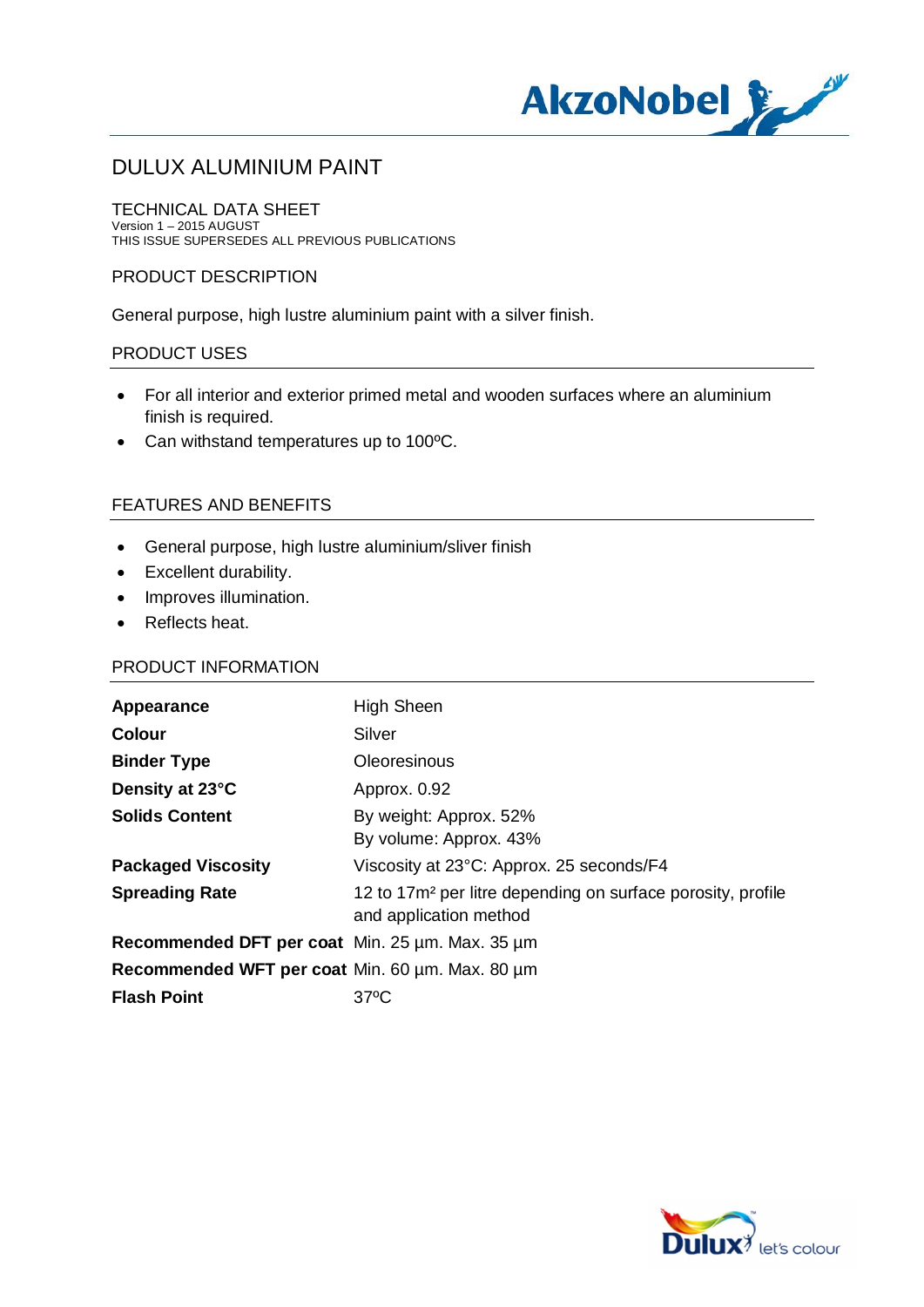

### APPLICATION INFORMATION

| Mixing                 | Stir until homogeneous with a flat paddle and occasionally<br>during use.                                                                                                                                         |
|------------------------|-------------------------------------------------------------------------------------------------------------------------------------------------------------------------------------------------------------------|
| Application conditions | Surface Temperature between 10 - 35°C Relative Humidity<br>between 10 - 85 % OR 2°C above dew point minimum.                                                                                                      |
| Application methods    | Brush, Roller or Spray<br>Brush Application preferred. Roller application tends to give<br>low film thickness and a "window-paning" effect                                                                        |
| Thinner                | Thinning not recommended. Ready for use after thorough<br>stirring for brush and roller applications. Mineral Turpentine<br>if required for spraying to maximum of 5 - 10% of product<br>volume.                  |
| <b>Drying Time</b>     | Touch dry 4 to 6 hours at 23°C                                                                                                                                                                                    |
| <b>Recoating Time</b>  | 18 hours (overnight) at 23°C (Recoating times will be<br>extended during cold, wet or humid conditions)                                                                                                           |
| Cleaning of equipment  | After use, remove as much product as possible, and then<br>clean immediately with Dulux Brush Cleaner Degreaser or<br>Mineral Turpentine.                                                                         |
| <b>Substrates</b>      | Suitable for Galvanised Iron, Aluminium, all non-ferrous<br>metals, Mild Steel, Iron and Wooden surfaces provided that<br>appropriate preparation and priming is carried out.                                     |
| Precautions:           | Do not apply during cold (below 10°C) or wet weather<br>Do not apply directly to bare metal surfaces.<br>Not suitable for direct application to powdery or friable<br>surfaces whether previously painted or not. |
| <b>Coats Required</b>  | Apply two to three finishing coats to achieve a closed film<br>and solid colour.                                                                                                                                  |

### SURFACE PREPARATION

Ensure that surfaces are sound, and free from dust, dirt, grease, rust and oil. Surfaces must be thoroughly dry - no more than 12% moisture content.

#### NEW SURFACES

#### **Galvanised Iron, Aluminium and all non-ferrous metals**

· Remove all traces of temporary protective coating, dirt and grease from the surface with **Dulux Galvanised Iron Cleaner.** Ensure complete removal of **Dulux Galvanised Iron Cleaner** by rinsing with running water. A water-break free surface indicates thorough cleaning - running water should not form droplets. If a water-break free surface was not achieved, repeat the cleaning process. Prime immediately after cleaning.

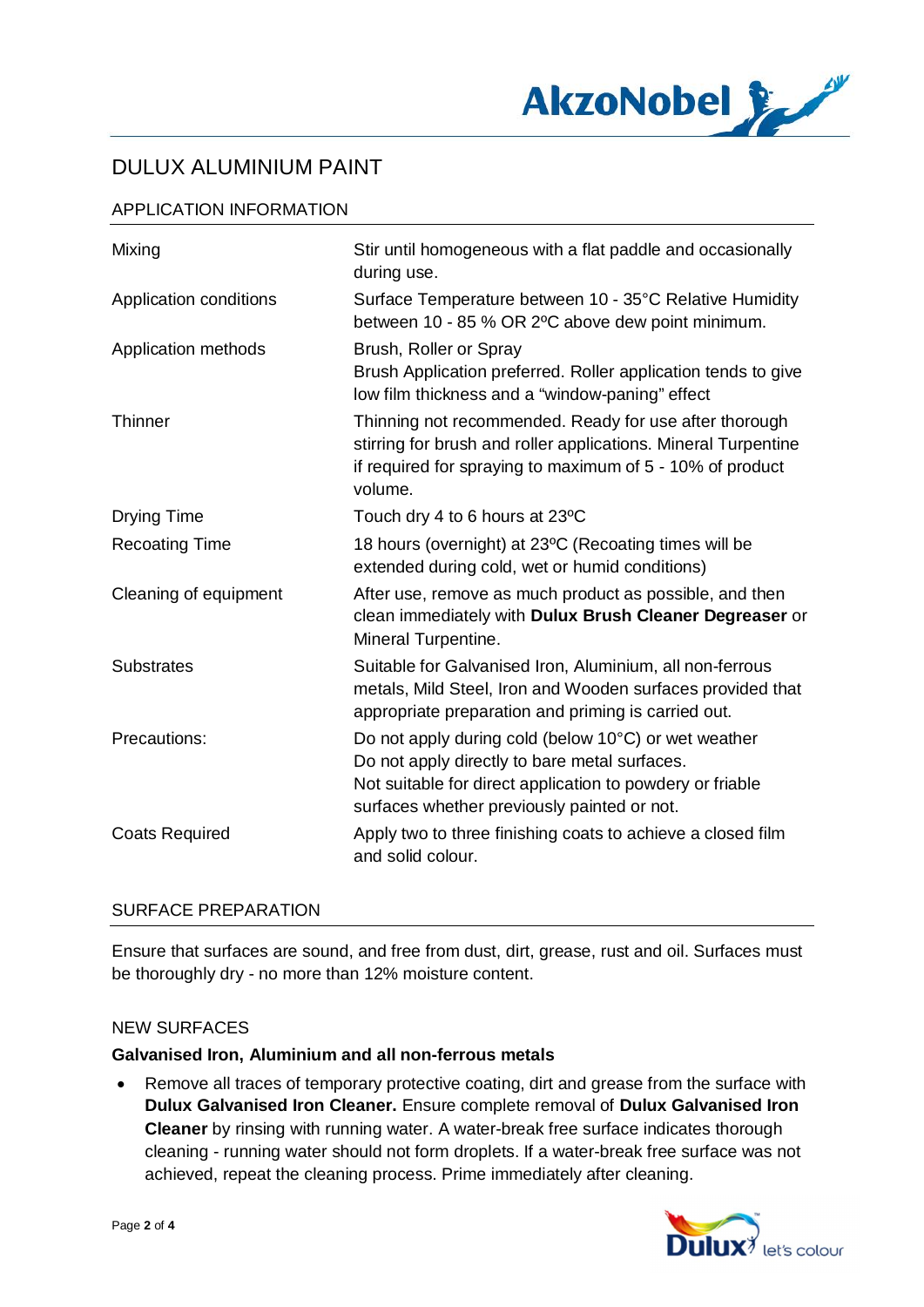

· Prime with one to two coats **Dulux Galvanised Iron Primer**, depending on the severity of the conditions. Two coats recommended for coastal conditions and chemical works.

#### **Mild Steel and Iron**

- Inspect shop-primer thoroughly for damage by installation. All rust, scale and dirt must be removed by scraping or with steel wire brushes, and then thoroughly sand with medium grit sandpaper and finish with fine grit sandpaper - down to a bright metal finish. Ensure that the sanded areas are dry and free of grease and dust. A solvent wash (rags dipped in lacquer thinner) may be used. Change the rags frequently. Allow drying.
- · Prime with one to two coats **Dulux Steel Primer**, depending on the severity of the conditions. Two coats recommended for coastal conditions and chemical works.
- · For best paint system performance follow primer with **Dulux Universal Undercoat** before applying the selected finishing coat.

#### **Wooden Surfaces**

- · Timber treated with borer- or fire retardant may cause slow drying (consult supplier).
- · Treat knots in timber with Knotting Agent.
- · Spot prime nail heads with **Dulux Steel Primer.**
- · Special attention must be given to painting the end grain to avoid moisture penetration apply a second coat after 10 - 20 minutes.
- · Prime with one coat **Dulux Wood Primer**. Two coats may be required for very absorbent wood.
- · For best paint system performance follow **Dulux Wood Primer** with **Dulux Universal Undercoat** before applying the selected finishing coat.

#### PREVIOUSLY PAINTED SURFACES

#### **Galvanised Iron, Aluminium and all non-ferrous metals**

- Clean bare galvanised iron as per new surfaces
- · Rust and flaking paint must be completely removed prior to spot-prime exposed substrate with **Dulux Galvanised Iron Primer.** For non-roof sheeting applications build up spot-primed areas with **Dulux Universal Undercoat** to the same level as the rest of the paintwork.

#### **Mild Steel and Iron**

- · Sand enamel surfaces to provide a key and improve adhesion.
- · Rust and flaking paint must be completely removed prior to spot-prime exposed substrate with **Dulux Steel Primer**. Build up spot-primed areas with **Dulux Universal Undercoat** to the same level as the rest of the paintwork.